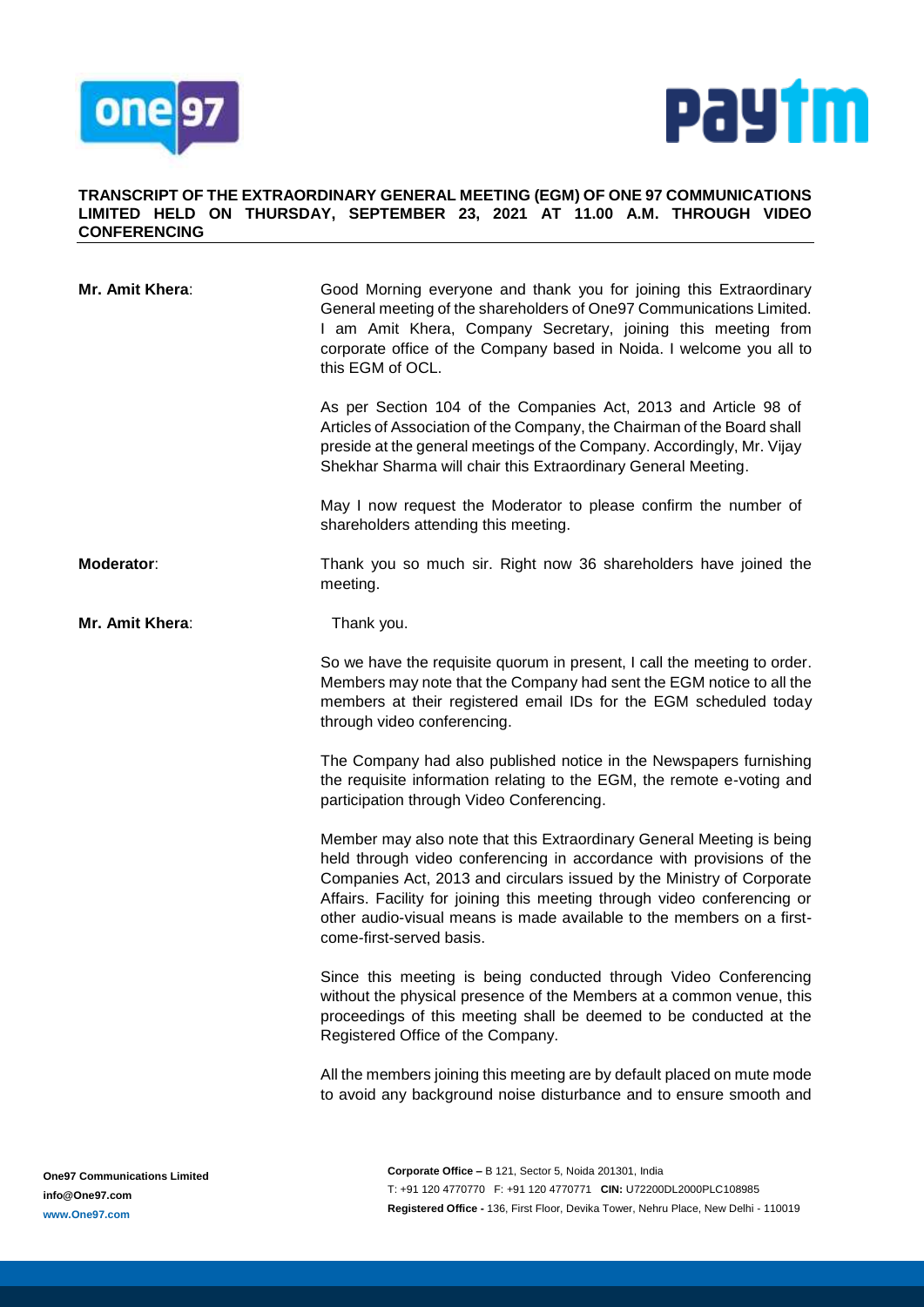



seamless conduct of the meeting.

Before we start the main proceedings of the meeting, I request my copanelists on the video conference to introduce themselves.

I will now introduce the panel members:

Mr. Vijay Shekhar Sharma – Managing Director and CEO Ms. Pallavi Shardul Shroff – Independent Director Mr. Madhur Deora – President & Group CFO Mr. Vikas Garg – CFO Mr. Amitesh Dutta – Statutory Auditors

May I now request, Mr. Vijay Shekhar Sharma, Chairman to please introduce himself.

**Mr. Vijay Shekhar Sharma:** Hi everyone! This is Vijay Shekhar Sharma and I am dialling this meeting from Delhi. I am the Managing Director and Chairman of One 97 Communications Limited. Thank You.

**Mr. Amit Khera**: Thank you, Chairman. May I now request, Ms. Pallavi Shardul Shroff to introduce herself.

**Ms. Pallavi Shardul Shroff**: Good Morning everyone. I am Pallavi Shroff. I am an Independent Director of the Board of One 97 Communications Ltd. I am joining this meeting from my residence in New Delhi. Thank You

**Mr. Amit Khera**: For the information of Shareholders, Ms. Pallavi Shroff is an Independent director and she is representing Audit Committee as well as Stakeholders Relationship Committee for which she is the Chairperson.

> Thank you Ms. Shroff. May I now request Mr. Madhur Deora to kindly introduce himself.

**Mr. Madhur Deora:** Hi Everyone.

Good Morning!

My name is Madhur Deora. I am President and Group Chief Financial Officer of One 97 Communications Ltd. I am joining this meeting from my residence in Mumbai.

**Mr. Amit Khera**: Thank You Madhur. May I now request Mr. Vikas Garg to kindly introduce himself.

**Mr. Vikas Garg**: Hi everyone. I am Vikas Garg, CFO of One 97 Communications Ltd. I am joining this meeting from my residence in Noida. We welcome you

**Corporate Office –** B 121, Sector 5, Noida 201301, India T: +91 120 4770770 F: +91 120 4770771 **CIN:** U72200DL2000PLC108985 **Registered Office -** 136, First Floor, Devika Tower, Nehru Place, New Delhi - 110019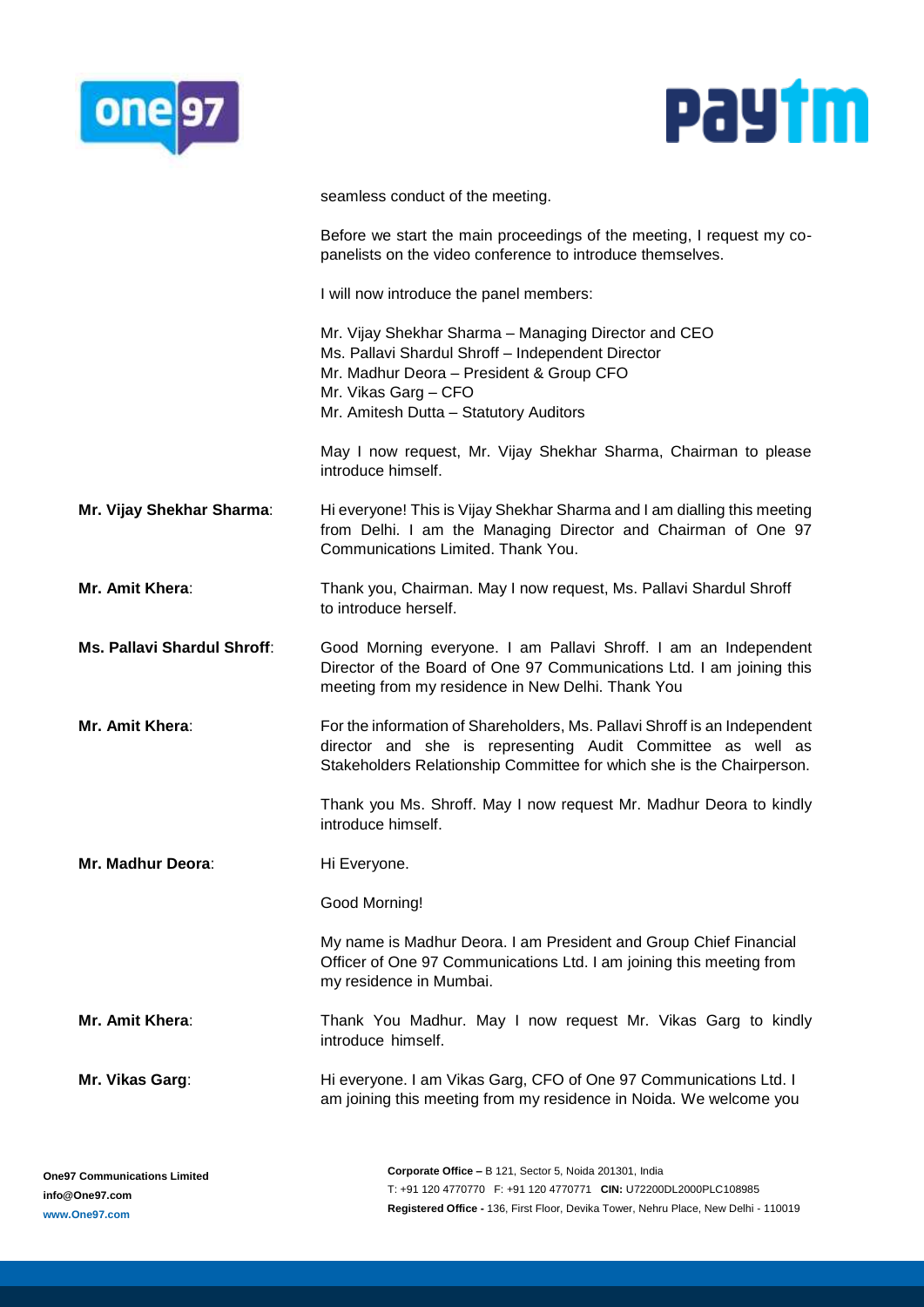



|                    | all here. Thank you                                                                                                                                                                                                                                                                                                                 |
|--------------------|-------------------------------------------------------------------------------------------------------------------------------------------------------------------------------------------------------------------------------------------------------------------------------------------------------------------------------------|
| Mr. Amit Khera:    | Thank you Mr. Garg                                                                                                                                                                                                                                                                                                                  |
|                    | Apart from Directors and Company officials, we have representation<br>from Statutory Auditors as well. I would request Mr. Amitesh Dutta,<br>representing Statutory Auditors, of the Company to kindly introduce<br>himself.                                                                                                        |
| Mr. Amitesh Dutta: | Good Morning Everyone. My name is Amitesh Dutta. I am a partner with<br>Price Waterhouse Chartered Accountants LLP, who are the Statutory<br>Auditors of One97 Communications Limited. Thank you!                                                                                                                                   |
| Mr. Amit Khera:    | Thank you Mr. Dutta. For the information of our shareholder our<br>Secretarial Auditor from PI & Associates have also joined this meeting<br>through Video Conference and Mr. Nitesh Latwal, Practicing Company<br>Secretary, has been appointed by the Board of Directors as the<br>scrutinizer to supervise the e-voting process. |
|                    | The Company has taken all feasible efforts under the current<br>circumstances to enable members to participate through video<br>conferencing and vote at the EGM. I thank all the members, colleagues<br>on the panel and auditors for joining this meeting through video<br>conference                                             |
|                    | As the Notice is already circulated to all the members and with the<br>permission of the members, I take the Notice convening the meeting as<br>read.                                                                                                                                                                               |
|                    | Before we proceed, I wish to bring to your notice that, as required under<br>the Companies Act, 2013, the Company has provided you this facility to<br>cast your vote electronically, on all resolutions that are set forth in the<br>Notice. For the information of shareholders only one item which need to<br>be voted.          |

**Item No1**: **To consider and approve transfer of Payment Aggregator business to Paytm Payments Services Limited which is a wholly owned subsidiary of the Company and this is being done to comply with Reserve Bank of India guidelines. Since this is considered as sale of undertaking under section 180(1)(a) of the Companies Act, 2013 the permission of shareholder is required.**

> Members who have not cast their vote electronically (remotely) and who are participating in this meeting will have an opportunity to cast their votes through the e-voting system. The voting lines will be open immediately after closure of the meeting and remain open for 1 hr. thereafter.